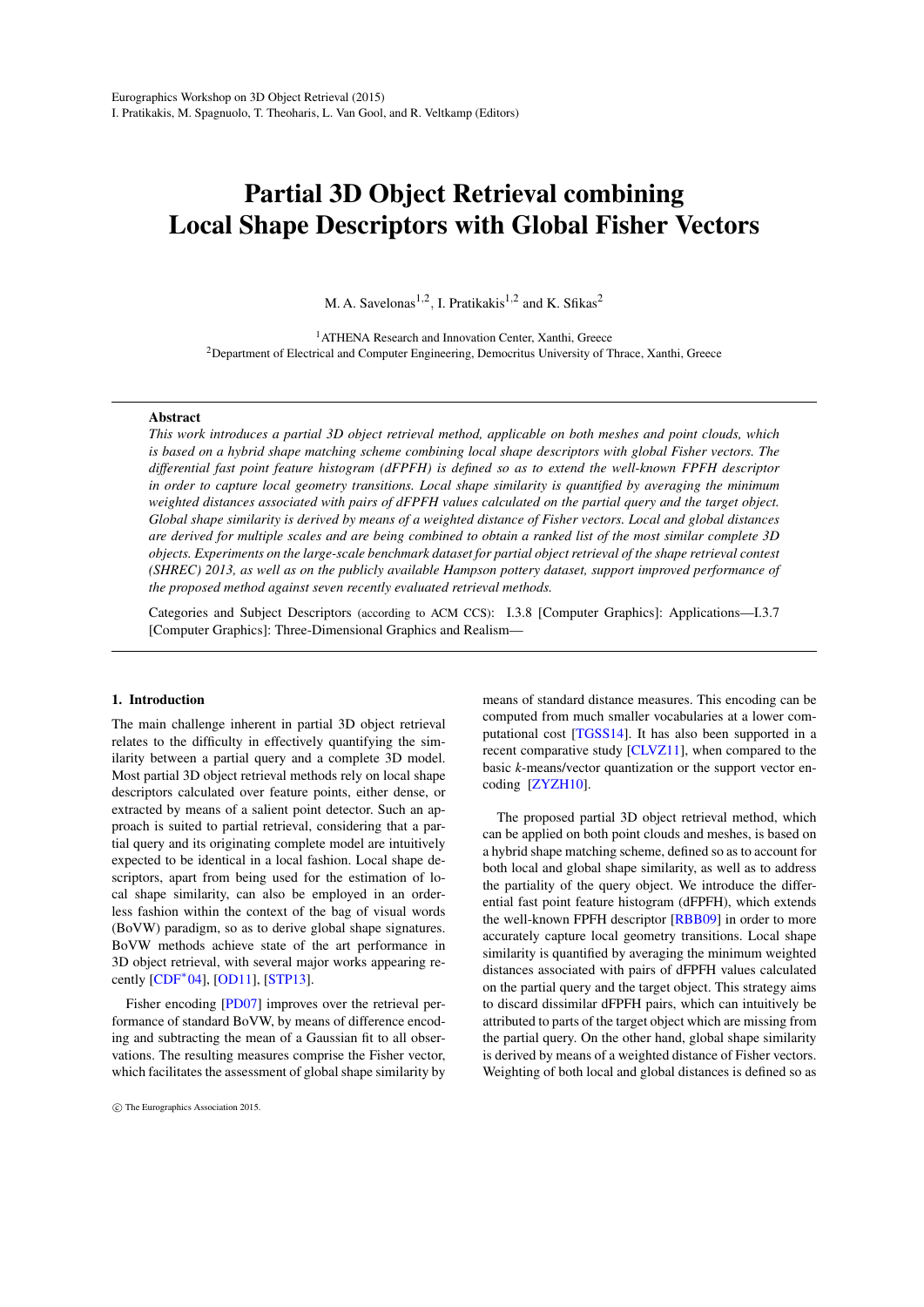<span id="page-1-1"></span>to reduce the influence of the most dissimilar pairs, following once more the aforementioned intuition. Overall, local and global distances, which are derived for multiple scales, are being combined to obtain a ranked list of the most similar complete 3D objects.

Experimental evaluation on the large-scale benchmark dataset for partial object retrieval of the shape retrieval contest (SHREC) 2013 [\[SMB](#page-6-8)<sup>∗</sup> 13] support the proposed method against five recently evaluated partial 3D object retrieval methods [\[SMB](#page-6-9)<sup>\*</sup>14], with respect to standard retrieval performance measures. Additional experimentation on the publicly available Hampson pottery dataset provides a real-world application scenario in the cultural heritage (CH) domain, along with extra favourable comparisons with two recent partial 3D object retrieval applica-tions [\[SPS14\]](#page-6-10), [\[SPK](#page-6-11)<sup>\*</sup>14], that have been evaluated on this dataset.

# 2. Related Work

This section provides an overview of local shape descriptors, as well as of state-of-the-art in partial 3D object retrieval.

# 2.1. Local shape descriptors

The spin-image [\[JH99\]](#page-6-12), is the first major local shape descriptor. A spin-image of an oriented point is a 2D representation of its surrounding surface, which is constructed on a pose-invariant 2D coordinate system by accumulating the coordinates of neighbouring points. Normal aligned radial features (NARF) [\[SGVB09\]](#page-6-13) combine an interest point extraction method, along with a feature descriptor in 3D range data. Kernel descriptors [\[BRD11\]](#page-6-14) provide a principled way to turn pixel attributes to patch-level features and are able to generate rich features from various recognition cues. Besides using gradient and local binary patterns in their framework, the authors developed three more depth kernel descriptors, namely size, PCA and spin. Point feature histograms (PFH) [\[RBMB08\]](#page-6-15), are directly applicable on point clouds, avoiding the need for mesh generation. PFH and its more efficient sibling, fast PFH (FPFH) [\[RBB09\]](#page-6-7), encode patterns of point distances within a neighbourhood.

## 2.2. Partial 3D object retrieval

Most partial 3D object retrieval methods can be roughly classified as: (i) view-based, with promi-nent examples in [\[SMM](#page-6-16)<sup>\*</sup>10], [\[DA09\]](#page-6-17) and [\[LMM13\]](#page-6-18), (ii) part-based [\[TVD09\]](#page-6-19), [\[APP](#page-6-20)<sup>∗</sup> 10], (iii) BoVWbased [\[BBGO11\]](#page-6-21), [\[Lav12\]](#page-6-22), [\[LGJ14\]](#page-6-23), and finally (iv) hybrid methods combining these three main paradigms [\[SPK](#page-6-11)<sup>\*</sup>14], [\[FO09\]](#page-6-24). Five recent partial 3D object retrieval methods, encompassing elements of these categories, were recently compared on the large-scale benchmark dataset of SHREC 2013:

- two methods for range scan-based 3D model retrieval by incorporating 2D-3D alignment [\[LJ\]](#page-6-25), as well as by entropy-based adaptive view clustering [\[LLJ13\]](#page-6-26). We refer to these methods as 'SBR2D-3D' and 'SBR-VC', respectively,
- two methods using data-aware partitioning [\[SBS13\]](#page-6-27) and BoVW [\[SMB](#page-6-9)<sup>∗</sup> 14]. We refer to these methods as 'Dataaware' and 'S-BoVW', respectively,
- a method proposed in [\[SMB](#page-6-8)<sup>∗</sup> 13], which uses spin images and signature quadratic form distance. We refer to this method as 'SQFD'.

In addition, two recent partial 3D object retrieval methods have been applied on the publicly available Hampson pottery dataset:

- a panoramic, view-based method, proposed in [\[SPK](#page-6-11)<sup>∗</sup> 14]. We refer to this method as 'Panoramic',
- a method proposed in [\[SPS14\]](#page-6-10), which addresses partial retrieval by means of Fisher encoding in a purely global fashion. We refer to this method as 'Global Fisher'.

## 3. Shape Representation

In its original form, PFH is computed as follows: i) for each point *p*, all of its neighbours enclosed in the sphere of a given radius *r* are selected (*r*-neighborhood), ii) for every pair of points  $p_i$  and  $p_j$  ( $i \neq j$ ) in the *r*-neighborhood of *p* and their PCA-estimated normals  $n_i$  and  $n_j$  ( $p_i$  being the point with a smaller angle between its associated normal and the line connecting the points) [ $Rus09$ ], a Darboux *uvn* frame ( $u = n_i$ ,  $v = (p_i - p_j) \times u$ ,  $n = u \times v$  is defined and the angular variations of  $n_i$  and  $n_j$  are computed as follows:  $\alpha = u \cdot n_j$ ,  $\phi = u \cdot (p_j - p_i) / ||p_j - p_i||, \ \theta = \arctan(w \cdot n_j, u \cdot n_j).$  The histograms which constitute the PFH descriptor have *b* binning subdivisions for each one of  $\alpha$ ,  $\phi$  and  $\theta$  angle, where *b* is implementation-dependent. This leads to a histogram size equal to 3*b*.

Fast point feature histogram (FPFH) [\[RBB09\]](#page-6-7) has been proposed in order to accelerate PFH computations by employing a subset of neighbouring points for histogram calculation. For a given query point *pq*, its single point feature histogram (SPFH) values are first estimated by creating pairs between itself and its *r*-neighbours. This is repeated for all points in the dataset, followed by re-weighting of the SPFH values using the SPFH values of *r*-neighbours, in order to create the FPFH for *pq*.

We extend FPFH in order to capture local geometric transitions by measuring the differences in feature histograms, associated with concentric spheres. Our FPFH extension, namely differential FPFH (dFPFH) has 6*b* bins (the standard 3*b* bins associated with a concentric sphere of radius *r* plus the histogram of 3*b* bins, which quantifies the transitions of FPFH in a local ribbon around *r*):

$$
dFPFH(q_p, r) = [FPFH(q_p, r) \Delta FPFH(q_p, r)] \qquad (1)
$$

<span id="page-1-0"></span>c The Eurographics Association 2015.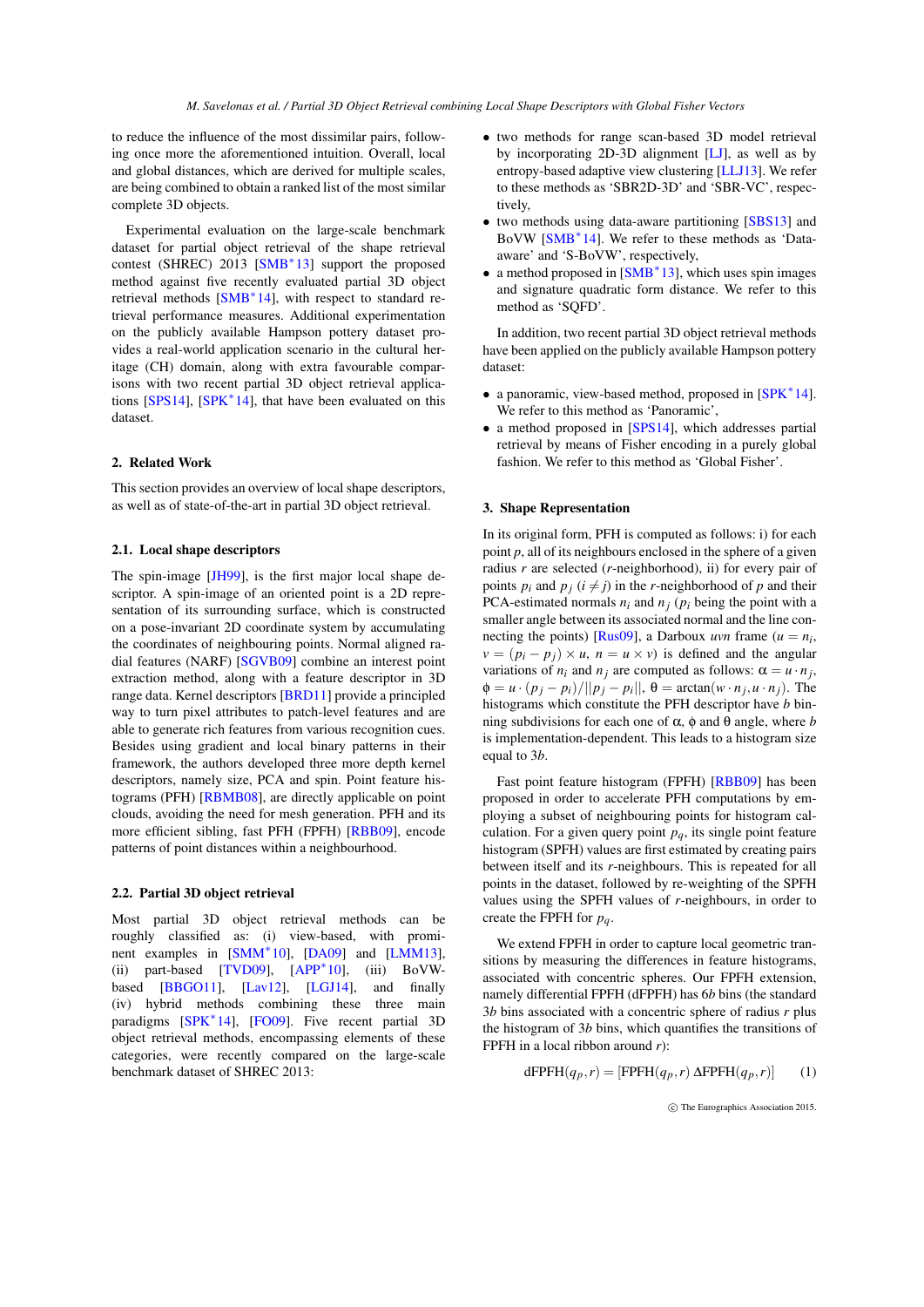<span id="page-2-3"></span>where  $\Delta \text{FPFH}(q_p, r) = \text{FPFH}(q_p, r_{outer}) - \text{FPFH}(r_{inner}).$ Figure [1](#page-2-0) provides an intuitive explanation of dFPFH. In the case of the smooth surface of the vessel illustrated in Fig. [1a,](#page-2-0) the FPFH histograms of the two concentric spheres are rather similar, resulting in histogram differences approximating zero. On the other hand, the irregularity of the vessel surface in Fig. [1b](#page-2-0) is reflected in much larger differences of the FPFH histograms.

<span id="page-2-0"></span>

Figure 1: A schematic representation of dFPFH: (a) smooth surfaces result in similar FPFH histograms for the concentric spheres (FPFH( $r_{outer}$ )  $\approx$  FPFH( $r_{inner}$ )) and histogram differences approximating zero, (b) irregular surfaces result in much larger differences of the FPFH histograms.

Each object may well be scanned using various types of scanning equipment, from varying distances or with different settings, resulting in varying point cloud densities. Aiming to alleviate the effects of this variability on retrieval performance, we introduce two extra filtering steps: (i) the input object is downsampled with voxelized grid filtering, in which all points within a voxel are approximated by their centroid. Multiscale information can be derived by considering multiple voxel sizes, (ii) the neighbourhood radious *r* considered in dFPFH calculations is adaptively estimated for each point cloud as a linear function of the mean point distance over all *r*-neighbourhoods.

# 4. Shape Matching

For shape matching, we incorporate the result of two parallel processes: (i) local shape similarity assessment by averaging the minimum weighted distances associated with pairs of dFPFH values calculated on the partial query and the target object, (ii) global shape similarity assessment by means of a weighted distance of Fisher vectors.

#### 4.1. Local shape similarity assessment

Aiming to assess the local similarity between the partial query object *Q* and each complete object *T* from the repository, we define the mean-minimum distance  $dm^2$  as follows:

<span id="page-2-1"></span>
$$
dm^{2}(Q,T) = \text{mean}_{q_p \in Q}(\text{min}_{t_p \in T}(L_{d1}(q_p, t_p)))
$$
 (2)

where  $q_p$  is a point of  $Q$ ,  $t_p$  is a point of *T*, *N* and *M* denote the number of points of *Q* and *T*, respectively, whereas *Ld*<sup>1</sup> is the Manhattan distance  $L_1$  of the dFPFH histograms of *qp* and *tp*. This strategy is justified by considering that the similarity of the partial query *Q* with *T*, is not associated with the distance of histograms of all possible pairs of points  $(q_p, t_p)$ , but only with the distance of pairs of histograms of similar points. The average of this distance forms *dm*<sup>2</sup> . We selected  $L_1$  over other distance alternatives (e.g.  $L_2$ ) based on experimentation.

In addition, considering that in Eq. [2](#page-2-1) the minimum of *Ld*<sup>1</sup> for each  $q_p$  depends on a single pair of points, we introduce the weighted mean-minimum distance  $dm_w^2$ , in which  $L_{d1}$  is replaced by a weighted average of the *k* smaller distances:

<span id="page-2-2"></span>
$$
dm_w^2(Q,T) = \text{mean}_{q_p \in Q}[(1/k) \sum_{i=1,2,\dots,k} w_i L_{d1}(q_p, t_p(i))]
$$
\n(3)

where  $t_p(i)$ ,  $i = 1, 2, ..., k$  are the first *k* points of object *T*, when all points of *T* are sorted in increasing order with respect to their distance from  $q_p$ . The weights  $w_i = (1 -$ *(i/k)*) are linearly decreasing, starting from the pair with the smaller distance  $(i=1)$ . This weighting amplifies the influence of the more similar pairs of points, among the selected *k* pairs, whereas it ensures a smooth transition to zero, which is the weight associated to those points which are not among the *k* selected. We selected linearly decreasing weighting over other alternatives (e.g. quadratic decrease), since it is associated with less calculations and leads to comparable results, as found in our preliminary experimentation.

## 4.2. Global shape similarity assessment

Aiming to assess the global similarity between the partial query object *Q* and each object *T* from the repository, we employ Fisher encoding, extending the purely global Fisher approach that has been proposed in [\[SPS14\]](#page-6-10). The use of Fisher encoding instead of standard BoVW approaches has been experimentally supported in a recent comparative study [\[CLVZ11\]](#page-6-5). A Gaussian mixture model (GMM) is estimated from local shape descriptors by means of an expectation maximization algorithm. The resulting GMM defines the visual codebook used [\[PD07\]](#page-6-3), [\[SPMV13\]](#page-6-29).

Given a set of *N* dFPFH descriptors  $\mathbf{x}_1, ..., \mathbf{x}_N \in R^D$ , which are used for training, a GMM  $p(x|\theta)$  is the probability density on  $R^D$  given by

$$
p(\mathbf{x}|\boldsymbol{\theta}) = \sum_{k=1}^{K} p(\mathbf{x}|\mu_k, \Sigma_k) \pi_k
$$
 (4)

c The Eurographics Association 2015.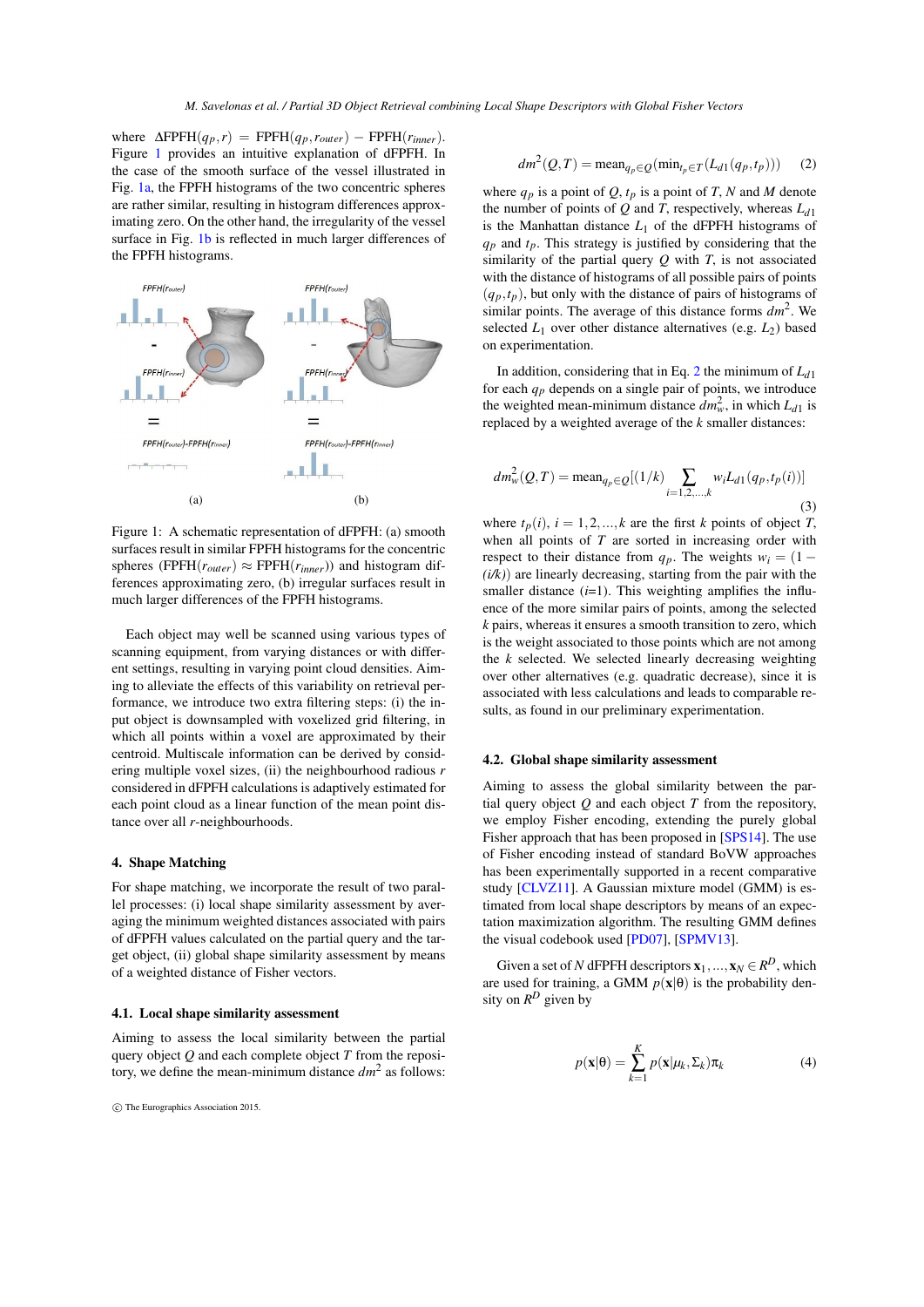<span id="page-3-3"></span>
$$
p(\mathbf{x}|\mu_k, \Sigma_k) = \frac{1}{\sqrt{(2\pi)^D det \Sigma_k}} e^{-\frac{1}{2}(\mathbf{x} - \mu_k)^T \Sigma_k^{-1}(\mathbf{x} - \mu_k)}
$$
(5)

where *K* is the number of Gaussian components used,  $\theta =$  $(\pi_1, \mu_1, \Sigma_1, \ldots, \pi_K, \mu_K, \Sigma_K)$  is the vector of model parameters, including the prior probability values  $\pi_k \in R_+$  (which sum to one), the means  $\mu_k \in R^D$ , and the positive definite covariance matrices  $\Sigma_k \in R^{D \times D}$  of each Gaussian component. The covariance matrices are assumed to be diagonal, so that the GMM is fully specified by  $(2D+1)K$  scalar parameters. Soft data-to-cluster assignments are defined as

$$
q_{ki} = \frac{p(\mathbf{x}_i | \mu_k, \Sigma_k) \pi_k}{\sum_{j=1}^K p(\mathbf{x}_i | \mu_j, \Sigma_j) \pi_j}, k = 1, ..., K
$$
 (6)

Fisher encoding [\[SPMV13\]](#page-6-29) captures the average first and second order differences between the local descriptors and the centres of a GMM, which can be thought of as a soft visual codebook. For the *k*-th GMM, where  $k = 1, ..., K$ , the following vectors are defined

$$
\mathbf{u}_{k} = \frac{1}{N\sqrt{\pi_{k}}} \sum_{i=1}^{N} q_{ik} \Sigma_{k}^{-1/2} (\mathbf{x}_{i} - \mu_{k})
$$
(7)

$$
\mathbf{v}_k = \frac{1}{N\sqrt{2\pi_k}} \sum_{i=1}^N q_{ik} [(\mathbf{x}_i - \mu_k) \Sigma_k^{-1} (\mathbf{x}_i - \mu_k) - 1] \quad (8)
$$

The Fisher encoding of the set of local feature vectors is then given by the concatenation of

$$
\mathbf{f} = [\mathbf{u}_1^T, \mathbf{v}_1^T, \dots \mathbf{u}_K^T, \mathbf{v}_K^T] \tag{9}
$$

Considering that both vectors,  $\mathbf{u}_k$  and  $\mathbf{v}_k$ , have size equal to the size of the local feature vector, i.e.  $6b = 66$ , considering that  $b = 11$  binning subdivisions are used, it can be derived from Eq. (6) that the resulting Fisher vector f has size equal to  $2 \times 66 \times K = 132 \times K$ .

Considering that the originating complete object of *Q* and its most similar complete object *T* are intuitively expected to have similar Fisher vectors, it is natural to assume that the most dissimilar pairs of Fisher components between *Q* and *T*, are associated with the GMMs that are over-represented in those parts of *T* that are missing from *Q*. Starting from this consideration, we define the weighted Fisher vector distance  $dF_w^2$ , in a similar fashion to  $dm_w^2$ , as:

<span id="page-3-0"></span>
$$
dF_w^2(Q,T) = (1/K) \sum_{j=1,2,\dots,K} wf_jL_{f1}(Q(j),T(j)) \quad (10)
$$

where  $L_{f1}(Q(j), T(j))$  is the  $L_1$  distance of the respective

Fisher vectors  $L_1(f_O(j), f_T(j))$ . The pairs  $(f_O(j), f_T(j))$  are sorted in increasing order with respect to their distance. The weights  $wf_i = (1 - (j/K))$  are linearly decreasing, starting from the pair with the smaller distance. This weighting reduces the influence of the more dissimilar pairs of Fisher components in the distance calculation. As is the case with Eq. [2](#page-2-1) and Eq. [3,](#page-2-2) the utilization in Eq. [10](#page-3-0) of both  $L_1$  and linearly decreasing weighting is supported by preliminary experimentation.

# 4.3. Hybrid shape similarity assessment

For each voxel size  $v_s$  considered in the voxelized gridding filtering step described in Section 3 (where  $s = 1, 2...S$ , with *S* the number of voxel sizes considered), the hybrid distance  $d_{hybrid}(Q, T, s)$  is a weighted sum of  $dm_w^2(s)$  and  $dF_w^2(s)$ , de-fined according to Eq. [2](#page-2-1) and Eq. [10](#page-3-0) by substituting  $dm_w^2$  and  $dF_w^2$  with  $dm_w^2(s)$  and  $dF_w^2(s)$ , respectively:

<span id="page-3-2"></span>
$$
d_{hybrid}^2(Q,T,s) = w_o dm_w^2(s) + dF_w^2(s)
$$
 (11)

<span id="page-3-1"></span>where  $w<sub>o</sub>$  adjusts the relative influence of local and global shape matching distances. The overall multiscale distance *dmultiscale*, which is used to obtain a ranked list of complete 3D objects, is a weighted sum:

$$
d_{multiscale}^2(Q,T) = \sum_{s=1,2,\dots,S} w_s d_{hybrid}^2(Q,T,s)
$$
 (12)

where the weights *ws* adjust the relative influence of each scale *s* considered.

Figure [2](#page-4-0) shows the distinct components of the proposed pipeline for partial 3D object retrieval.

## 5. Evaluation

Experiments are performed on two publicly available benchmark datasets. The first dataset has been used in SHREC 2013 track for large scale partial 3D object retrieval [\[SMB](#page-6-8)<sup>∗</sup> 13].The target set has been created from 360 shapes, organized into 20 classes of 18 objects per class. On the other hand, the process of range scan acquisition from the objects of the target set has been simulated in order to obtain a set of partial views. This process results in 7200 queries, associated with varying levels of partiality. Figure [3](#page-4-1) shows some samples from the target set of SHREC 2013. Recently, a more extensive comparison of five state-of-the-art methods has been performed on the same dataset [\[SMB](#page-6-9)<sup>∗</sup>14].

The second benchmark dataset used for evaluation is related to the CH domain and consists of 3D pottery models originating from the Virtual Hampson Museum collection (http://hampson.cast.uark.edu). It is publicly available and has already been used for the evaluation of two state-of-the-art methods [\[SPS14\]](#page-6-10), [\[SPK](#page-6-11)<sup>\*</sup>14]. The dataset consists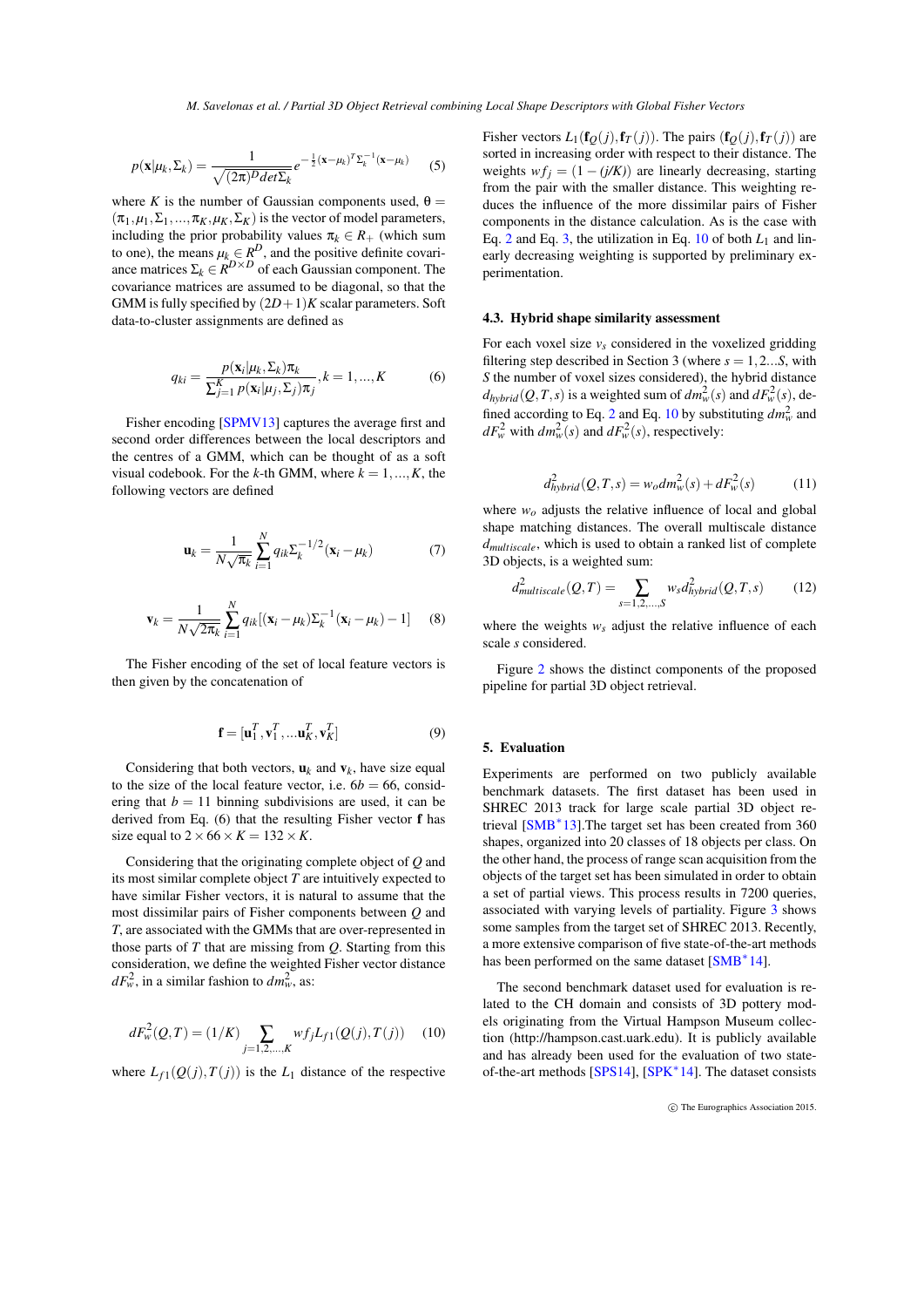*M. Savelonas et al. / Partial 3D Object Retrieval combining Local Shape Descriptors with Global Fisher Vectors*

<span id="page-4-3"></span><span id="page-4-0"></span>

Figure 2: The pipeline of the proposed method.

<span id="page-4-1"></span>

Figure 3: Samples of the SHREC 2013 benchmark dataset [\[SMB](#page-6-9)<sup>\*</sup>14].

of 384 models classified to 23 distinct geometrically defined classes. 21 partial queries have been artificially created by slicing and cap filling complete 3D models. The partial queries used in our experiments have a reduced surface compared to the original 3D object, which is associated with 25 % partiality. Figure [4](#page-4-2) shows some examples of pottery models used in this dataset.

Experimental evaluation is based on precision-recall (P-R) plots and five quantitative measures: nearest neighbour (NN), first tier (FT), second tier (ST), discounted cumulative gain (DCG) and mean average precision (MAP). More details on these measures can be found in [\[SMB](#page-6-8)<sup>∗</sup> 13], [\[SPK](#page-6-11)<sup>∗</sup> 14].



<span id="page-4-2"></span>

Figure 4: Example 3D models of the pottery dataset used (http://hampson.cast.uark.edu).

The proposed method has been developed on a hybrid Matlab/C++ architecture. The experiments have been performed on an Intel Core i7 workstation, operating at 3.5 GHz with 16 GB of RAM.

Parameter settings have been experimentally determined as follows: the linear coefficients adaptively associating the radii of the concentric spheres of dFPFH to the mean point distance are  $r = 2.7$ ,  $r_{outer} = 13.6$  and  $r_{inner} = 13.1$ , respec-tively (Eq. [1\)](#page-1-0). In addition,  $k = 3$  (Eq. [3\)](#page-2-2) and  $K = 10$  GMMs were found to be sufficient for the construction of the visual codebook, leading to Fisher vectors of  $2 \times 66 \times 10 = 1320$ components. *k*-means pre-clustering by means of Lloyds' variant [\[Llo82\]](#page-6-30) has been used to initialize GMM construction. The signed square root function has been applied to the resulting Fisher vectors, followed by  $L_2$  normalization. The weight *wo* (Eq. [11\)](#page-3-1) has been set to 0.4. Finally, the number of scales considered is  $S = 3$ , with respective voxel sizes equal to 0.1, 0.3 and 0.5 and respective weights  $w_s = 0.4, 1.0, 0.4$ (Eq. [12\)](#page-3-2).

Interestingly, it has been observed that by separately employing local and global shape similarity, the retrieval performance in SHREC 2013 is significantly lower (FT approximately equal to 15% and 18%, respectively) than the one obtained by the proposed hybrid approach (FT 28%), verifying that complementary information is derived from these parallel processes. Moreover, weighting as defined in Eq. [3](#page-2-2) and Eq. [10](#page-3-0) allows a performance boost of approximately 1.5-2.5% with respect to FT, when compared with uniformly weighted *L*<sub>1</sub>-based retrieval. Finally, our preliminary experimentation showed that for values of  $w<sub>o</sub>$  and  $w<sub>s</sub>$  in the range  $[0.1,1.0]$ , the retrieval performance may change up to approximately 2%, with respect to FT.

Table [1](#page-5-0) presents the retrieval performance, as quantified by NN, FT, ST and MAP, which was obtained by the proposed method and five state-of-the-art methods on SHREC 2013 benchmark dataset. It can be observed that the proposed method achieves the highest performance with respect to all metrics. Figure [5](#page-7-0) illustrates the average P-R scores for all retrieval methods. It should be noted that the results presented for the state-of-the-art methods are the ones presented in [\[SMB](#page-6-9)<sup>∗</sup> 14].

Table [2](#page-5-1) presents the retrieval performance, as quanti-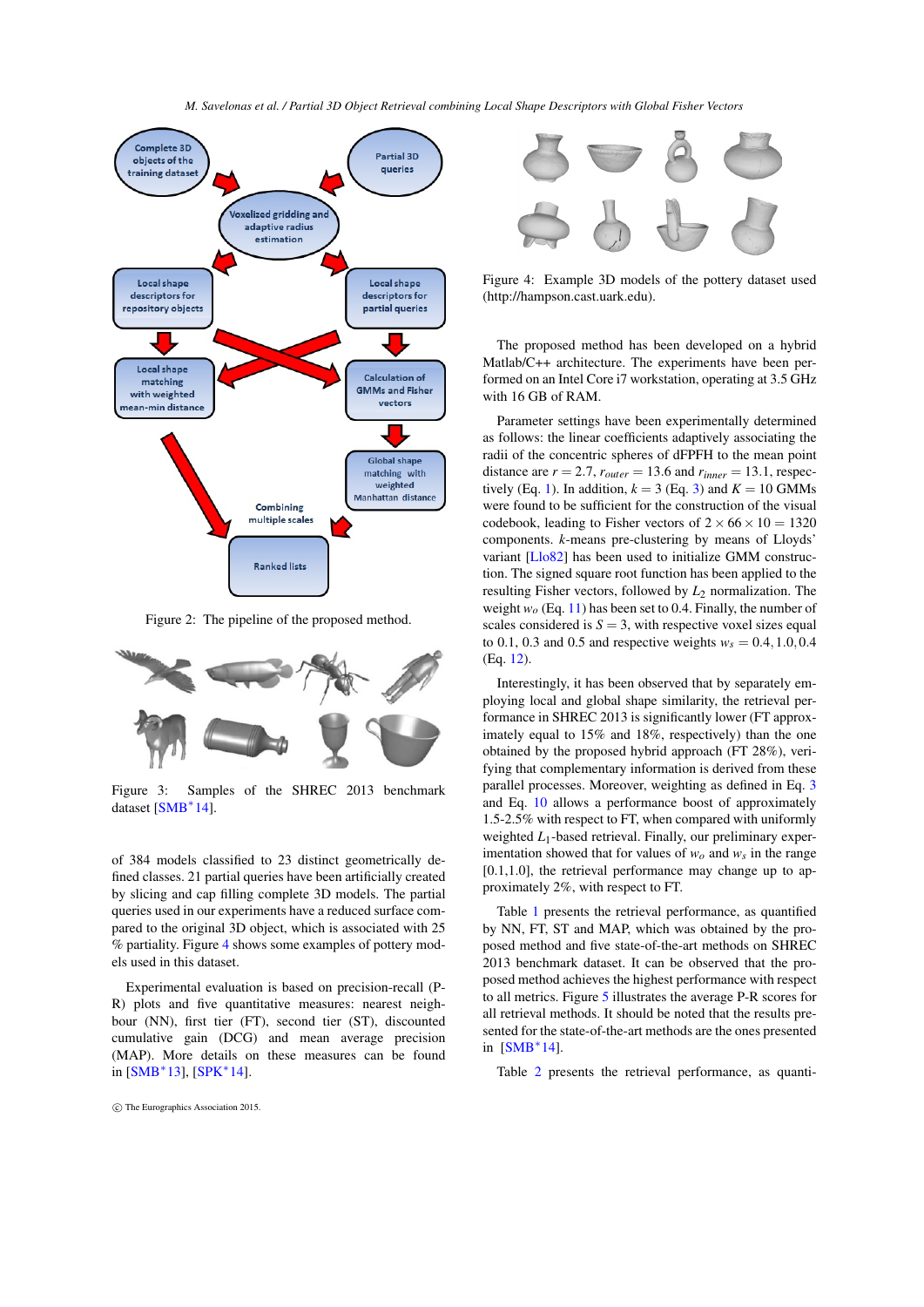*M. Savelonas et al. / Partial 3D Object Retrieval combining Local Shape Descriptors with Global Fisher Vectors*

<span id="page-5-3"></span><span id="page-5-0"></span>

| Method            | NΝ     | FT     | SТ     | MAP    |
|-------------------|--------|--------|--------|--------|
| Proposed method   | 0.3856 | 0.2772 | 0.2135 | 0.2851 |
| $SBR-2D-3D$       | 0.3535 | 0.2290 | 0.1808 | 0.2455 |
| SBR-VC            | 0.3218 | 0.2065 | 0.1638 | 0.2199 |
| Data-aware        | 0.3457 | 0.2495 | 0.2088 | 0.2836 |
| Polar spin images | 0.0931 | 0.0809 | 0.0768 | 0.0968 |
| <b>SQFD</b>       | 0.3108 | 0.2043 | 0.1576 | 0.1978 |

Table 1: The results of the proposed method, along with 5 state-of-the-art methods on SHREC 2013 benchmark dataset.

fied by NN, FT, ST and DCG, which was obtained by the proposed method and two state-of-the-art methods on the Hampson pottery dataset. It should be noted that in this case we use DCG instead of MAP, since this measure was used for the evaluation of the Panoramic [\[SPK](#page-6-11)<sup>\*</sup>14] and Global Fisher [\[SPS14\]](#page-6-10) methods. In addition, an accuracy of three decimal digits is maintained, as in these works. Finally, we present results obtained on queries associated with 25% partiality. The proposed method achieves the highest retrieval performance with respect to all measures considered. This is verified in Fig. [6,](#page-7-1) which illustrates the average P-R scores for all retrieval methods.

<span id="page-5-1"></span>

| Method          | NN    | FГ    | <b>ST</b> | DCG   |
|-----------------|-------|-------|-----------|-------|
| Proposed method | 0.952 | 0.460 | 0.642     | 0.778 |
| Global Fisher   | 0.952 | 0.320 | 0.461     | 0.694 |
| Panoramic       | 0.619 | 0.416 | 0.626     | 0.721 |

Table 2: The results of the proposed method, along with two state-of-the-art methods on the Hampson pottery dataset.

Figure [7](#page-5-2) illustrates example ranked lists obtained in the case of the Hampson pottery dataset.

It should be stressed that unlike the methods applied in SHREC 2013 and the Panoramic-based method, which are mesh-based, the proposed method requires only raw point cloud information.

# 6. Conclusions

This work presents a partial 3D object retrieval method, applicable on both meshes and point clouds, which is based on a hybrid shape matching scheme, incorporating both local and global shape similarity for multiple scales. The main contributions of the proposed methodology involve both local shape descriptor, as well as partial retrieval aspects:

• the definition of dFPFH, which extends the well-known FPFH descriptor, in order to capture local geometric transitions,

<span id="page-5-2"></span>

Figure 7: Example ranked lists obtained by the proposed 3D object retrieval method in the case of the Hampson pottery dataset. Examples of partial queries are shown in the upper row, whereas the respective top-6 objects retrieved are shown below.

- the use of a hybrid shape matching scheme, which incorporates local information directly derived from local shape descriptors, as well as global shape information derived from Fisher vectors,
- the definition of a weighted mean-minimum distance, as well as of a weighted Fisher vector distance, both addressing the partiality of the 3D object query.

The experimental evaluation of the proposed method on the large-scale benchmark dataset for partial object retrieval of SHREC 2013, as well as on the Hampson pottery dataset leads to the following conclusions:

- local and global shape similarity information, derived in multiple scales, act in a complementary fashion, maximizing the achieved retrieval performance when combined,
- the proposed partial 3D object retrieval method achieves state-of-the-art performance, when applied in SHREC 2013 dataset
- the proposed method outperforms two recent CH applications of partial 3D object retrieval, when applied in the Hampson pottery dataset.

Although the proposed method achieves state-of-the-art retrieval performance, the results remain far from perfect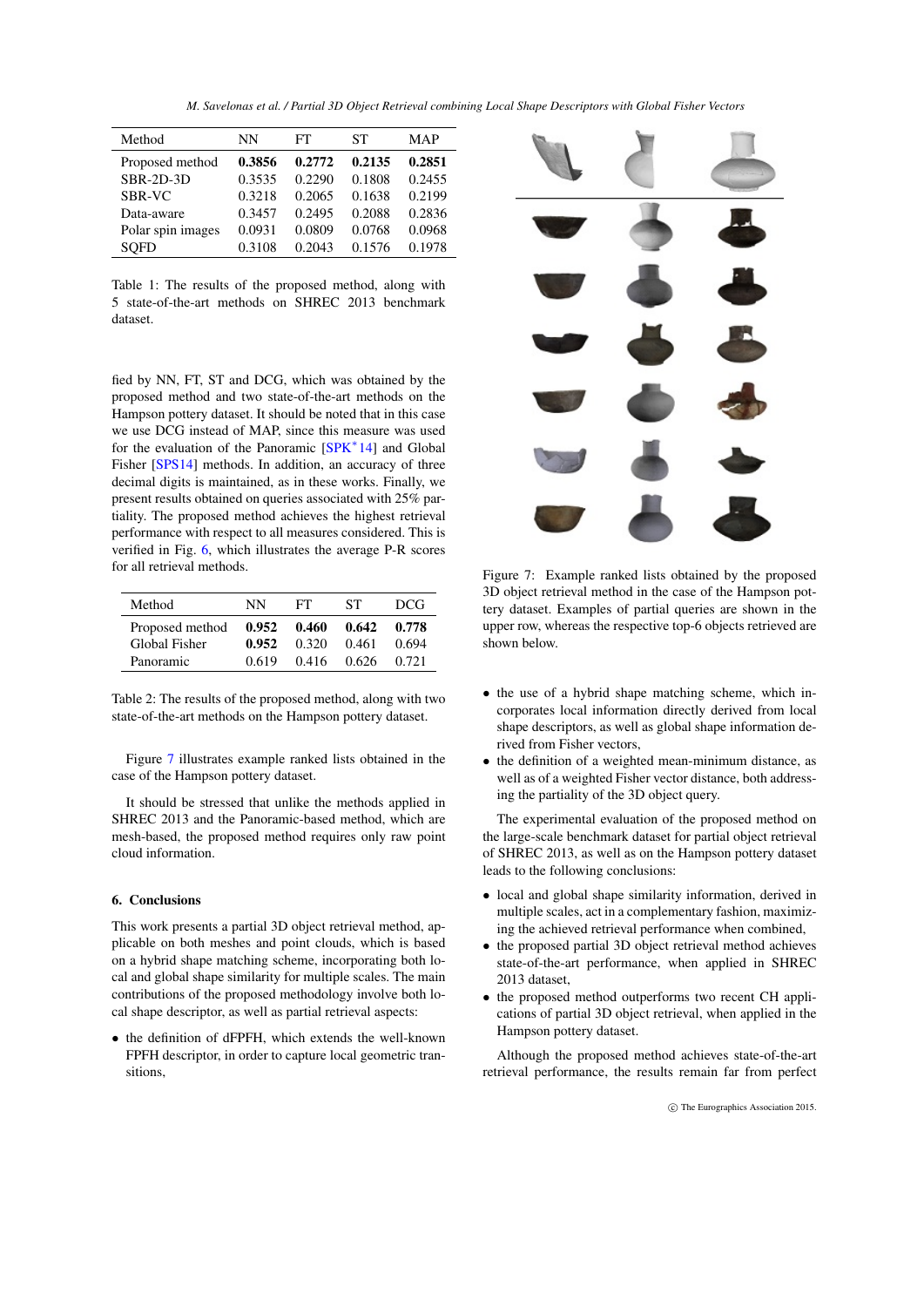<span id="page-6-31"></span>in absolute numbers. In this respect, the remark in the comparative study presented in [\[SMB](#page-6-9)<sup>\*</sup>14], that the problem of partial 3D object retrieval is very challenging and open to future solutions, is still valid. Hybrid retrieval methods combining multiple techniques for shape similarity assessment provide a promising direction to the partial 3D object retrieval problem.

## Acknowledgements

The research leading to these results has received funding from the European Union's Seventh Framework Programme (FP7/2007-2013) under grant agreement no 600533 PRE-SIOUS.

#### References

- <span id="page-6-20"></span>[APP∗10] AGATHOS A., PRATIKAKIS I., PAPADAKIS P., PERANTONIS S., AZARIADIS P., SAPIDIS S.: 3D articulated object retrieval using a graph-based representation. *The Visual Computer 26*, 10 (2010), 1301–1319. [2](#page-1-1)
- <span id="page-6-21"></span>[BBGO11] BRONSTEIN A., BRONSTEIN M., GUIBAS L., OVS-JANIKOV M.: Shape google: geometric words and expressions for invariant shape retrieval. *ACM Transactions on Graphics 30*, 1 (2011), 1–20. [2](#page-1-1)
- <span id="page-6-14"></span>[BRD11] BO L., REN X., D.FOX: Depth kernel descriptors for object recognition. In *Proc. IROS* (2011), pp. 821–826. [2](#page-1-1)
- <span id="page-6-0"></span>[CDF∗04] CSURKA G., DANCE C. R., FAN L., WILLAMOWSKI J., BRAY C.: Visual categorization with bags of keypoints. In *Proc. Workshop on Statistical Learning in Computer Vision, ECCV* (2004), pp. 1–22. [1](#page-0-0)
- <span id="page-6-5"></span>[CLVZ11] CHATFIELD K., LEMPITSKY V., VEDALDI A., ZIS-SERMAN A.: The devil is in the details: an evaluation of recent feature encoding methods. In *Proc. BMVC* (2011), pp. 1–12. [1,](#page-0-0) [3](#page-2-3)
- <span id="page-6-17"></span>[DA09] DARAS P., AXENOPOULOS A.: A 3D shape retrieval framework supporting multimodal queries. *International Journal of Computer Vision 89* (2009), 229–247. [2](#page-1-1)
- <span id="page-6-24"></span>[FO09] FURUYA T., OHBUCHI R.: Dense sampling and fast encoding for 3D model retrieval using bag-of-visual features. In *Proc ACM ICIVR* (2009). [2](#page-1-1)
- <span id="page-6-12"></span>[JH99] JOHNSON A., HEBERT M.: Using spin images for efficient object recognition in cluttered 3D scenes. *IEEE Transactions on Pattern Analysis and Machine Intelligence 21*, 5 (1999), 433–449. [2](#page-1-1)
- <span id="page-6-22"></span>[Lav12] LAVOUÉ G.: Combination of bag-of-words descriptors for robust partial shape retrieval. *The Visual Computer 28*, 9 (2012), 931–942. [2](#page-1-1)
- <span id="page-6-23"></span>[LGJ14] LI B., GODIL A., JOHAN H.: Hybrid shape descriptor and meta similarity generation for non-rigid and partial 3D model retrieval. *Multimedia Tools Appl. 72*, 2 (2014), 1531–1560. [2](#page-1-1)
- <span id="page-6-25"></span>[LJ] LI B., JOHAN H.: Sketch-based 3D model retrieval by incorporating 2D-3D alignment. *Multimedia Tools and Applications 65*, 3, 363–385. [2](#page-1-1)
- <span id="page-6-26"></span>[LLJ13] LI B., LU Y., JOHAN H.: Sketch-based 3D model retrieval by viewpoint entropy-based adaptive view clustering. In *Proc. 3DOR* (2013), pp. 49–56. [2](#page-1-1)
- <span id="page-6-30"></span>[Llo82] LLOYD S.: Least squares quantization in PCM. *IEEE Transactions on Information Theory 28*, 2 (1982), 129–136. [5](#page-4-3)

c The Eurographics Association 2015.

- <span id="page-6-18"></span>[LMM13] LI P., MA H., MING A.: Combining topological and view-based features for 3D model retrieval. *Multimedia Tools and Applications 65* (2013), 335–361. [2](#page-1-1)
- <span id="page-6-1"></span>[OD11] O'HARA S., DRAPER B.: Introduction to the bag of features paradigm for image classification and retrieval. *Computing Research Repository* (2011). [1](#page-0-0)
- <span id="page-6-3"></span>[PD07] PERRONIN F., DANCE C.: Fisher kernels on visual vocabularies for image categorization. In *Proc. CVPR* (2007). [1,](#page-0-0) [3](#page-2-3)
- <span id="page-6-7"></span>[RBB09] RUSU R. B., BLODOW N., BEETZ M.: Fast point feature histograms (FPFH) for 3D registration. In *Proc. ICRA* (2009), pp. 3212–3217. [1,](#page-0-0) [2](#page-1-1)
- <span id="page-6-15"></span>[RBMB08] RUSU R. B., BLODOW N., MARTON Z., BEETZ M.: Aligning point cloud views using persistent feature histograms. In *Proc. IROS* (2008), pp. 3384–3391. [2](#page-1-1)
- <span id="page-6-28"></span>[Rus09] RUSU R. B.: *Semantic 3D Object Maps for Everyday Manipulation in Human Living Environments*. PhD thesis, Computer Science Department, Technische Universitaet Muenchen, Germany, 2009. [2](#page-1-1)
- <span id="page-6-27"></span>[SBS13] SIPIRAN I., BUSTOS B., SCHRECK T.: Data-aware 3D partitioning for generic shape retrieval. *Computer Graphics 37*, 5 (2013), 460–472. [2](#page-1-1)
- <span id="page-6-13"></span>[SGVB09] STEDER B., GRISETTI G., VAN M., BURGARD L. W.: Robust online model-based object detection from range images. In *Proc. IROS* (2009), pp. 4739–4744. [2](#page-1-1)
- <span id="page-6-8"></span>[SMB∗13] SIPIRAN I., MERUANE R., BUSTOS B., SCHRECK T., JOHAN H., LI B., LU Y.: SHREC'13 track: Large-scale partial shape retrieval using simulated range images. In *Proc. 3DOR* (2013). [2,](#page-1-1) [4,](#page-3-3) [5](#page-4-3)
- <span id="page-6-9"></span>[SMB∗14] SIPIRAN I., MEROUANE R., BUSTOS B., SCHRECK T., LI B., LU Y., JOHAN H.: A benchmark of simulated range images for partial shape retrievall. *The Visual Computer* (2014).  $2, 4, 5, 7$  $2, 4, 5, 7$  $2, 4, 5, 7$  $2, 4, 5, 7$  $2, 4, 5, 7$  $2, 4, 5, 7$  $2, 4, 5, 7$
- <span id="page-6-16"></span>[SMM∗10] STAVROPOULOS G., MOSCHONAS P., MOUSTAKAS K., TZOVARAS D., STRINTZIS M.: 3D model search and retrieval from range images using salient features. *IEEE Transactions on Multimedia 12*, 7 (2010), 692–704. [2](#page-1-1)
- <span id="page-6-11"></span>[SPK∗14] SFIKAS K., PRATIKAKIS I., KOUTSOUDIS A., SAVELONAS M., THEOHARIS T.: Partial matching of 3D cultural heritage objects using panoramic views. *Multimedia Tools and Applications* (2014). [2,](#page-1-1) [4,](#page-3-3) [5,](#page-4-3) [6](#page-5-3)
- <span id="page-6-29"></span>[SPMV13] SÁNCHEZ J., PERRONNIN F., MENSINK T., VER-BEEK J.: Image classification with the fisher vector: Theory and practice. *International Journal of Computer Vision 105*, 3 (2013),  $222 - 245$  $222 - 245$  $222 - 245$ , [3,](#page-2-3) 4
- <span id="page-6-10"></span>[SPS14] SAVELONAS M., PRATIKAKIS I., SFIKAS K.: Fisher encoding of adaptive fast persistent feature histograms for partial retrieval of 3D pottery objects. In *Proc. 3DOR* (2014), pp. 61–68. [2,](#page-1-1) [3,](#page-2-3) [4,](#page-3-3) [6](#page-5-3)
- <span id="page-6-2"></span>[STP13] SFIKAS K., THEOHARIS T., PRATIKAKIS I.: 3D object retrieval via range image queries in a bag-of-visual-words context. *The Visual Computer 29* (2013), 1351–1361. [1](#page-0-0)
- <span id="page-6-4"></span>[TGSS14] TAO R., GAVVES E., SNOEK C. G. M., SMEULDERS A. W. M.: Locality in generic instance search from one example. In *Proc. CVPR* (2014), pp. 2099–2106. [1](#page-0-0)
- <span id="page-6-19"></span>[TVD09] TIERNY J., VANDEBORRE J., DAOUDI M.: Partial 3D shape retrieval by reeb pattern unfolding. *Computer Graphics Forum 28*, 1 (2009), 41–55. [2](#page-1-1)
- <span id="page-6-6"></span>[ZYZH10] ZHOU X., YU K., ZHANG T., HUANG T.: Image classification using super-vector coding of local image descriptors. In *Proc. ECCV* (2010). [1](#page-0-0)